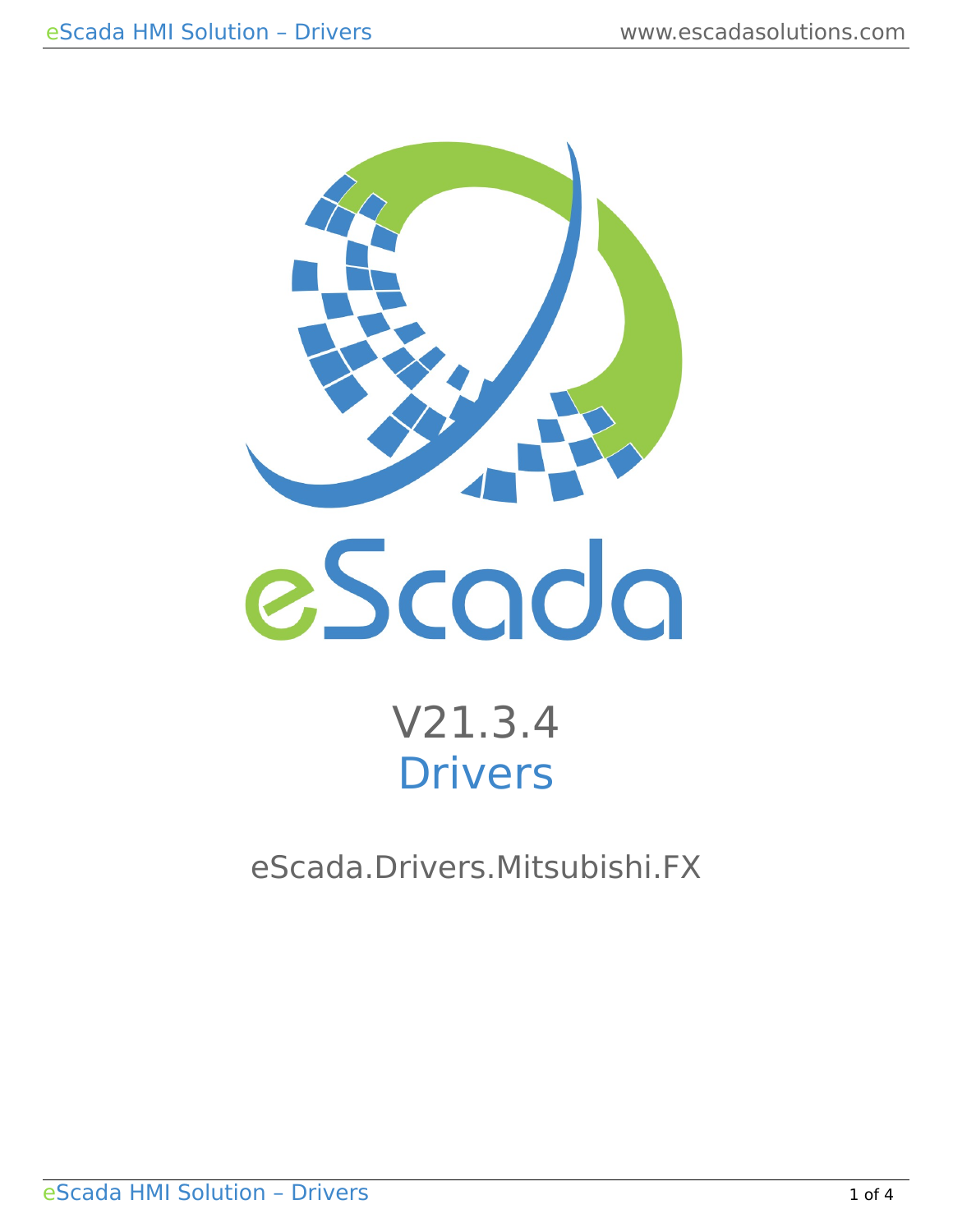### **eScada.Drivers.MitsubishiFX**

( Mitsubishi FX Series CPU Programming port protocol )

#### **OS availability**

Windows, Linux, RaspBian

#### **Atomic data type**

bit or 16, 32 bit Word oriented protocol.

#### **Hardware and documentation reference**

FX5 Series CPU

#### **Parameters available in every section**

| Channel: | <b>COM Port</b>                                                                                     | Serial port name depending on OS type.<br>e.g. Linux: /dev/ttyS0, /dev/ttyUSB0<br>e.g. Windows: COM1, COM3                                                                                                                                                                |
|----------|-----------------------------------------------------------------------------------------------------|---------------------------------------------------------------------------------------------------------------------------------------------------------------------------------------------------------------------------------------------------------------------------|
|          | Baud rate<br>Parity<br>Data bit<br>Data stop bit<br>Reconnect timeout [ms]<br>Response timeout [ms] | Communication baud-rate, eg. 9600, 38400, 19200, etc.<br>N for none, E for even, O for odd<br>Allowed values are 5, 6, 7 and 8<br>Allowed values are 1 and 2<br>Waiting time before a reconnection after COMM break-down<br>Timeout interval used to wait for a response. |
| Device:  | Read - Retry value.<br>Write - Retry value.                                                         | Retry value before getting COMM error. $(0=$ no retry)<br>Retry value before getting COMM error. (0=no retry)                                                                                                                                                             |
| Group:   | none                                                                                                |                                                                                                                                                                                                                                                                           |
| Tag:     | none                                                                                                |                                                                                                                                                                                                                                                                           |

#### **Remarks for devices**

The following attributes can be expressed for every device.<br>Bytes order actions Mone, Swap bytes (little endians Bytes order actions None, Swap bytes (little endians  $\leftrightarrow$  big endians adjustment)<br>String actions None, Swap bytes in words None, Swap bytes in words

#### **Useful Linux commands**

| COM List:      | dmesg $ $ grep tty                                                  |
|----------------|---------------------------------------------------------------------|
| COM rights:    | sudo chmod a+rw /dev/ttyUSB0                                        |
| COM user info: | Is -I /dev/ttyUSB0                                                  |
| COM add user:  | sudo adduser <i>username</i> dialout (dialout is the default group) |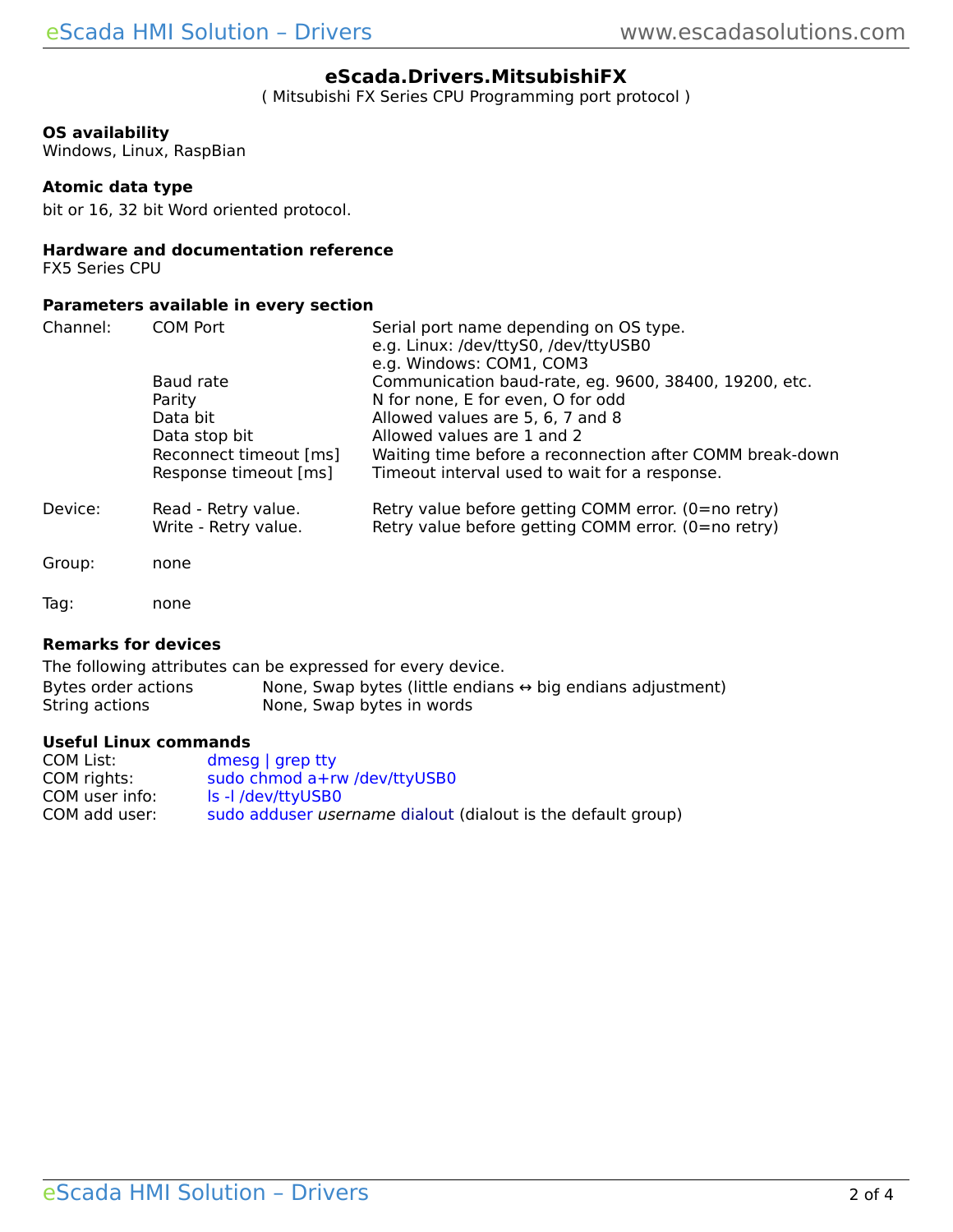## **Implemented devices**

The user must verify with its PLC reference manual whether the desired device is addressable or not.

| <b>Booleans</b> |             |                 |                |                  |
|-----------------|-------------|-----------------|----------------|------------------|
| Normal          | Extended    |                 | Single element | <b>HMI Array</b> |
| X               | ЕX          | Input           |                |                  |
|                 | EY          | Output          |                | х                |
| M               | EM          | Internal Relay  |                | Χ                |
| S               | ES          | State           |                | х                |
| <b>TS</b>       | <b>ETS</b>  | Timer contact   |                | Χ                |
| TC              | <b>ETC</b>  | Timer coil      |                | Χ                |
| <b>TR</b>       | <b>ETR</b>  | Timer reset     |                | Χ                |
| <b>CS</b>       | <b>ECTS</b> | Counter contact |                | х                |
| <b>CC</b>       | <b>ECC</b>  | Counter coil    |                | Х                |
| <b>CR</b>       | <b>ECTR</b> | Counter reset   |                | Х                |
|                 |             |                 |                |                  |

## **Word (16 bit)**

| Normal    | Extended   |                       | Single element | HMI Array |
|-----------|------------|-----------------------|----------------|-----------|
|           | FD         | Data register         |                |           |
| <b>TN</b> | ETN        | Timer current value   |                |           |
| <b>CN</b> | <b>ECN</b> | Counter current value |                |           |

## **DWord (32 bit)**

| Normal    | Extended |                       | Single element | <b>HMI Array</b> |
|-----------|----------|-----------------------|----------------|------------------|
| <b>CN</b> | ECN      | Counter current value |                |                  |

Address example: D120, M1200, X20, Y40, ecc ... Expressed using base 10 numbers